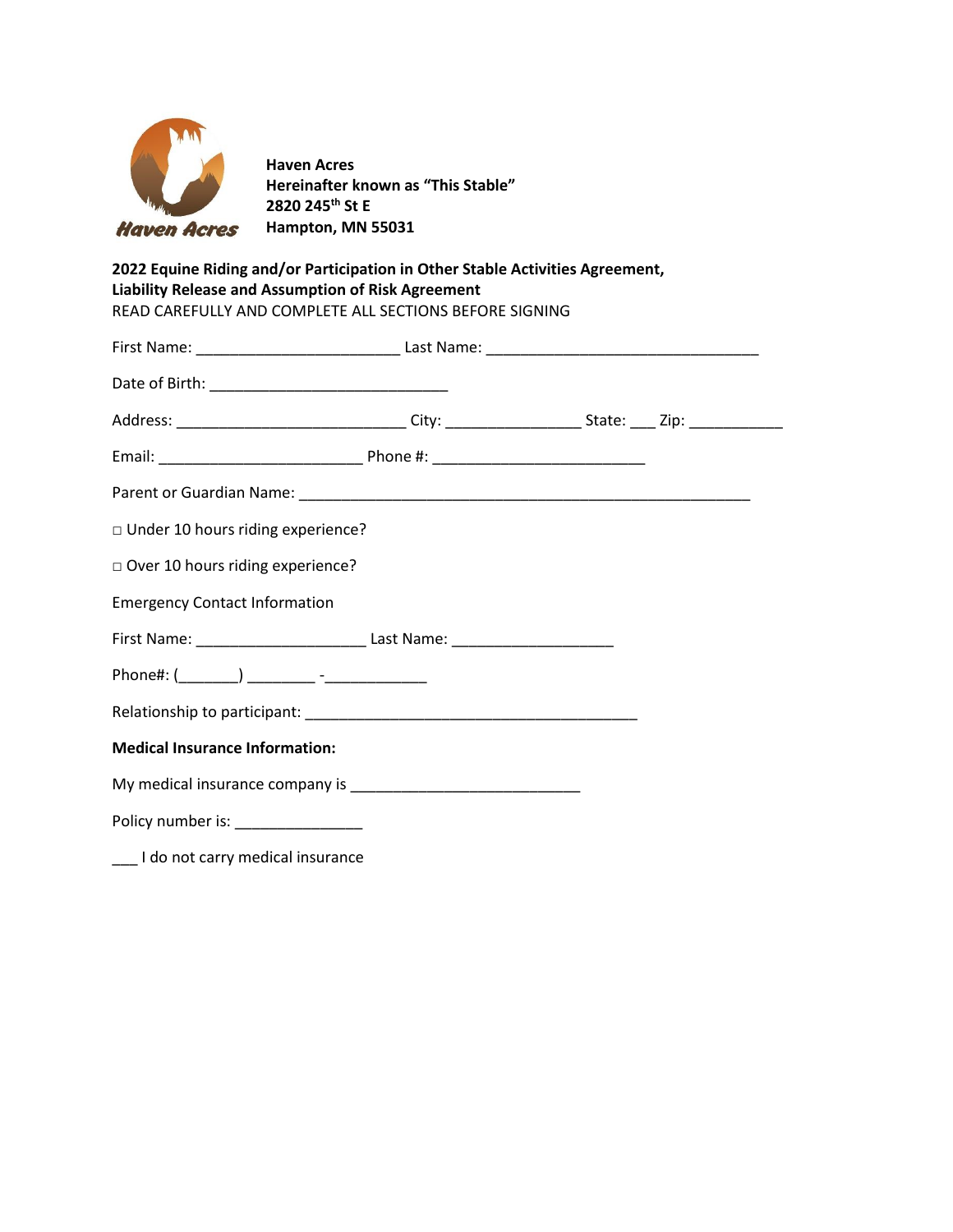### **REGISTRATION OF PARTICIPANT AND AGREEMENT PURPOSE**

I, the above listed individual hereinafter known as the "PARTICIPANT", and the parents or legal guardians thereof if a minor, do hereby voluntarily agree to participate in all **THIS STABLE** activities including horse riding as a student of this **THIS STABLE**, and that if I ride a horse provided by this **THIS STABLE**, I will do so for instruction purposes.

#### **AGREEMENT SCOPE AND TERRITORY AND DEFINITIONS**

This agreement shall be legally binding upon me the registered PARTICIPANT, and the parents or legal guardians thereof if a minor, my heirs, estate, assigns, including all minor children, and personal representatives; and it shall be interpreted according to the laws of the state and county of **THIS STABLE'S** physical location. This agreement is intended to be valid and binding at all times now and in the future when **THIS STABLE** permits me (directly or indirectly) to enter **THIS STABLE'S** property, be on **THIS STABLE'S** property, be near any horse, receiving riding and/or training instruction or guidance from its associates and/or when I ride and/or train and/or am near horses on or off of **THIS STABLE'S** property. Any disputes by the PARTICIPANT shall be litigated in, and venue shall be the county in which **THIS STABLE** is physically located. This agreement is intended to be as broad and inclusive as the law permits. If any clause, phrase or word is in conflict with state law, then that single part is null and void. The term "HORSE" and "EQUINE" herein shall refer to all equine species. The terms "I", "WE", "ME, "MY" shall herein refer to the above registered participant and the parents or legal guardians thereof if a minor.

#### **INHERENT RISKS / ASSUMPTION OF RISKS I/WE ACKNOWLEDGE THAT**:

Risks, conditions, and dangers are inherent in (meaning an integral part of horse/equine/animal activities/stable activities, regardless of all feasible safety measures which can be taken, and I agree to assume them. The inherent risk include, but are not limited to any of the following: The propensity of an animal to behave in ways that may result in injury, harm, death, or loss to persons on or around the animals; the unpredictability of an equine's reaction to sounds, sudden movement, unfamiliar objects, persons, or other animals; Hazards, including, but not limited to, surface or subsurface conditions; a collision, encounter and/or confrontation with another equine, another animal, a person, or an object; The potential of an equine activity participant to act in a negligent manner that may contribute to injury, harm, death, or loss to the participant or to other persons, including but not limited to, failing to maintain control over and equine and/or failing to act within the ability of the participant. Horses are 5- 15 times larger, 20-40 times more powerful, and 3-4 times faster than a human. If a participant falls from horse to ground it will generally be a distance of from 3.5 to 5.5 feet and the impact may result in harm to the participant. Horseback riding and equine training are activities in which one much smaller, weaker predator (the human) tries to impose its will on, and become one unit of movement with, another much larger, stronger prey animal that has a mind of its own (the horse) and each has a limited understanding of the other. If a horse is frightened or provoked it may divert from its training and act according to its natural survival instincts which may include, but are not limited to: Stopping short; Spinning around; Changing directions and/or speed at will; Shifting its weight; Bucking; Rearing; Kicking; Biting and/or Running from danger. I also acknowledge that these are just some of the risk and I agree to assume others not mentioned above. I am not relying on **THIS STABLE** to list all possible risks for me.

## **CONDITIONS OF NATURE WARNING, UNFAMILIAR AND SUDDEN SIGHTS, SOUNDS AND MOVEMENTS WARNING, AND INSPECTION OF PREMISES I/WE AGREE THAT**: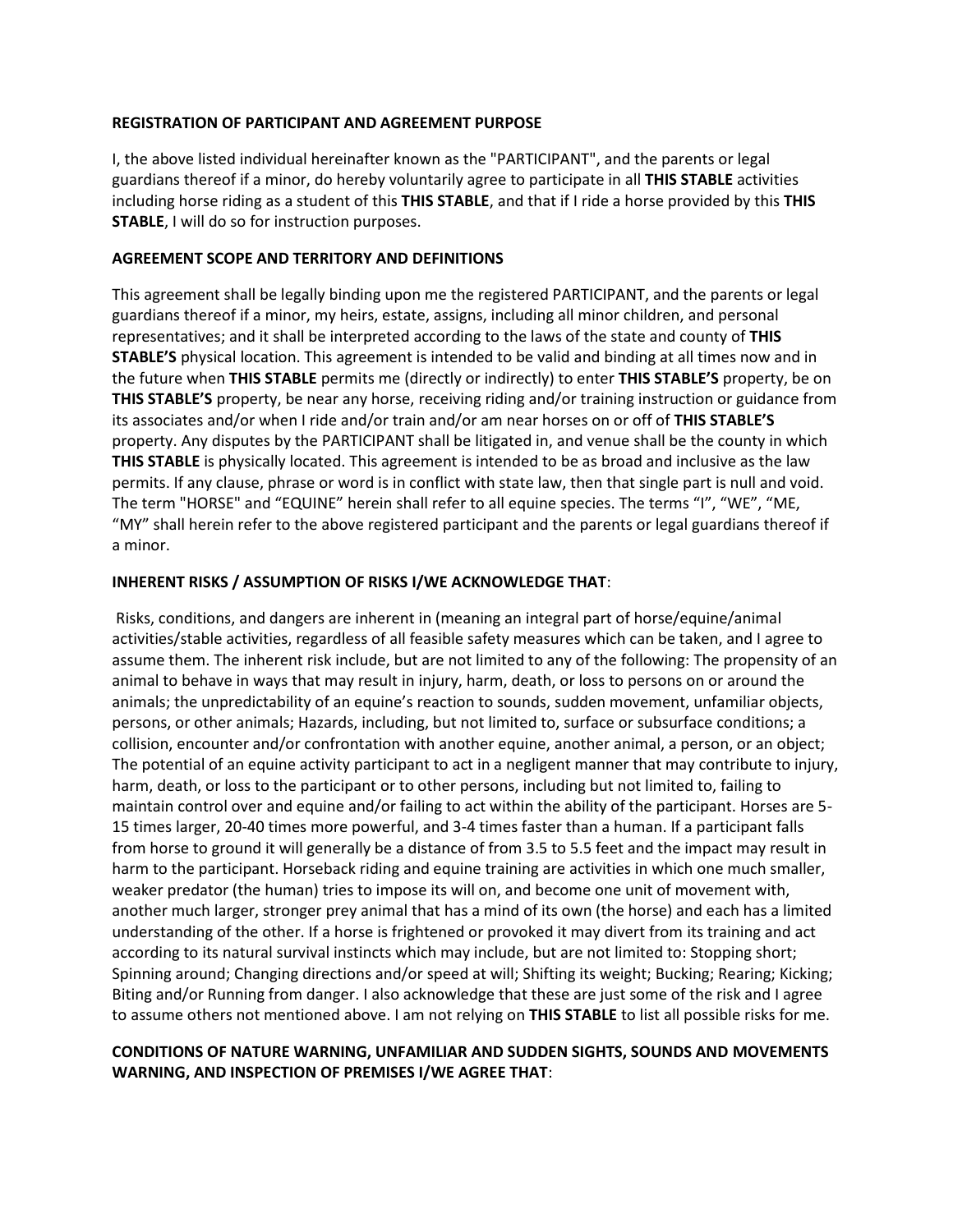**THIS STABLE** is NOT responsible for total or partial acts, occurrences, or elements of nature and/or sudden and/or unfamiliar sights, sounds and/or sudden movements that can scare a horse, cause it to fall, or react in some other unsafe way. SOME EXAMPES ARE: Thunder, lightning, rain, wind, wild and domestic animals, insects, reptiles, which may walk, run or fly near, or bite or sting a horse or person; and irregular footing on out-or-door groomed or wild land which is subject to constant change in condition according to weather, temperature, and natural and man-made changes in landscape. I also understand that these are just some of the risks and I agree to assume others mentioned not mentioned above. I am not relying on this stable to list all possible conditions for me. The participant and parent or legal guardian have inspected this STABLE'S facilities and are satisfied that all premise conditions are reasonably safe for this participant's intended purpose, usage and presence upon **THIS STABLE'S** premises.

# **SADDLE GIRTH/NATURAL LOOSENING I/WE ACKNOWLEDGE THAT**:

Saddle girths (fastener straps around horse's belly) may loosen during riding. Participants must alert the instructor or attendant of any girth looseness so action can be taken to avoid slippage of saddle and the potential for the participant to fall from the horse.

## **PROTECTIVE HEADGEAR / HELMET WARNING I / WE AGREE THAT**:

I for myself and on behalf of my child and/or legal ward have been fully warned and advised by **THIS STABLE** that protective headgear / helmet, which meets or exceeds the quality standards of the SEI CERTIFIED ASTM STANDARD F 1163 Equestrian Helmet, should be worn while riding and/or driving and/or training and/or being near horses, and I understand that the wearing of such headgear/helmet at these times may reduce severity of some of the wearer's head injuries and possibly prevent the wearer's death from happening as the result of a fall and other occurrences. I am not relying on **THIS STABLE** and/or its associates to provide a certified helmet for me or to check any headgear/ helmet or headgear/helmet strap that I may wear, or to monitor my compliance with this suggestion at any time now or in the future.

# **EQUINE ACTIVITY LIABILITY ACT (EALA) WARNING OR LANGUAGE**:

I / WE ACKNOWLEDGE THAT: I have reviewed this state's EQUINE ACTIVITY LIABILITY ACT WARNING OR LANGUAGE, a copy of which is attached hereto, and incorporated as if fully set forth herein. INSTRUCTION TO SIGNERS: DO NOT SIGN UNLESS A COPY OF THE EALA WARNING OR LANGUAGE IS ATTACHED TO THIS AGREEMENT.

**MEDICAL INSURANCE I / WE AGREE THAT**: Should medical treatment be required, I and / or my medical insurance company shall pay for ALL such incurred expenses.

**PHOTO RELEASE I/WE RELEASE**: release all rights to photos taken of you or the above mentioned for future use by **THIS STABLE**, its staff, founders, and/or Board of Directors in ranch publications, videos, books, newsletters, etc.

**SAFETY AGREEMENT I/WE AGREE**: to stay out of all barns, paddocks, corrals, tack-rooms, and all other related buildings, while waiting for horse related or other activities, or while waiting for a participant.

**LIABILITY RELEASE I / WE AGREE THAT**: In consideration of **THIS STABLE** allowing my participation in this activity, under the terms set forth herein, I, the participant, for myself and on behalf of my child and / or legal ward, heirs, administrators, personal representatives or assigns, do agree to release, hold